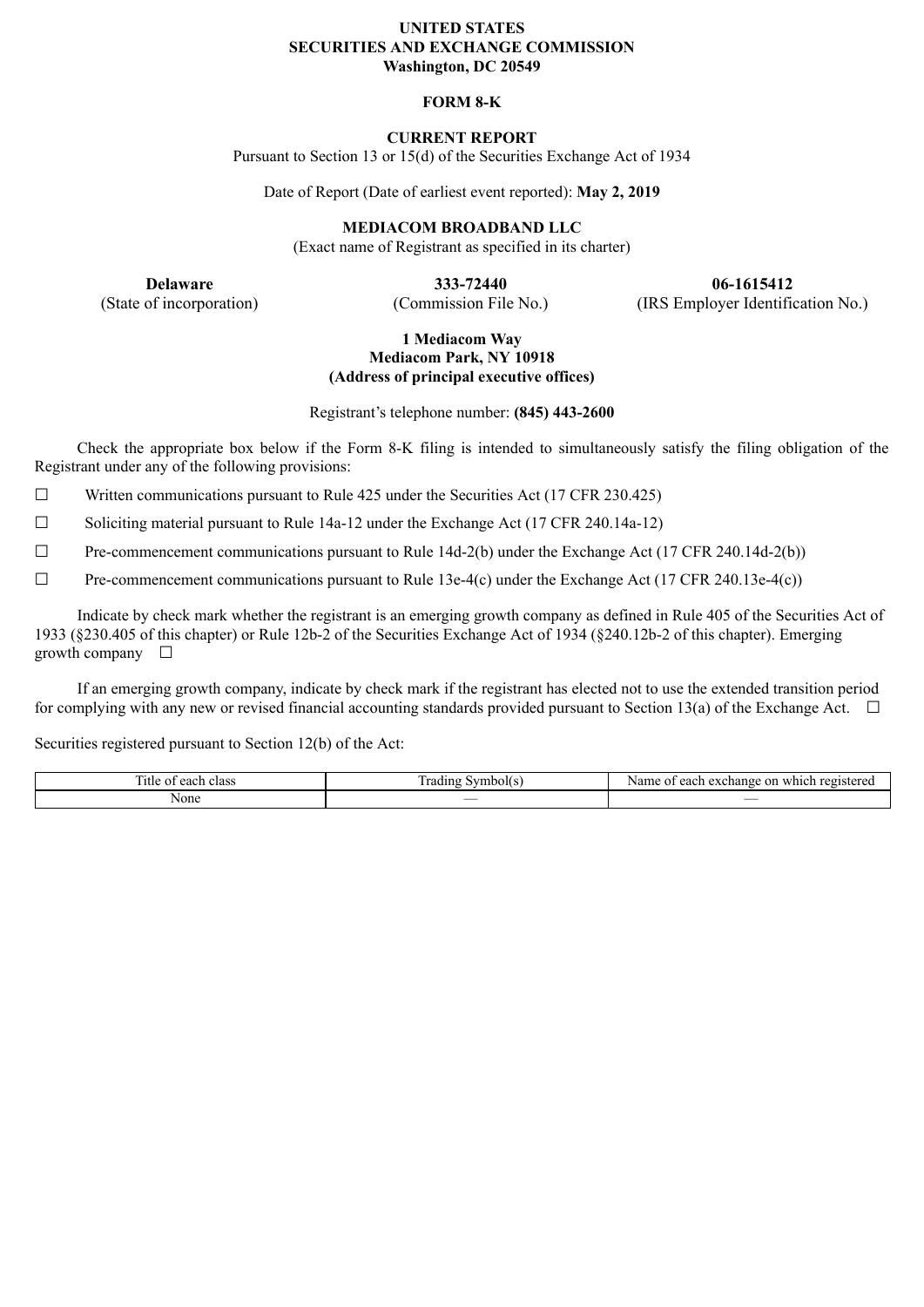# **Item 2.02. Results of Operations and Financial Condition.**

On May 2, 2019, Mediacom Broadband LLC issued a press release announcing its financial results for the three months ended March 31, 2019. A copy of the press release is being furnished as Exhibit 99.1 to this report and is incorporated herein by reference.

The press release contains disclosure of operating income before depreciation and amortization ("OIBDA"), Adjusted OIBDA, free cash flow, and cash interest expense, which are not financial measures calculated in accordance with generally accepted accounting principles ("GAAP") in the United States. Reconciliations of OIBDA, Adjusted OIBDA, free cash flow and cash interest expense to the most directly comparable financial measures calculated and presented in accordance with GAAP are presented on Table 2 of the press release. Disclosure regarding management's reasons for presenting these non-GAAP measures is set forth on Table 4 of the press release.

# **Item 9.01. Financial Statements and Exhibits.**

(d) Exhibits:

| <b>Exhibit No.</b> | <b>Description</b>                                                   |
|--------------------|----------------------------------------------------------------------|
| 99.1               | <u>Press release issued by Mediacom Broadband LLC on May 2, 2019</u> |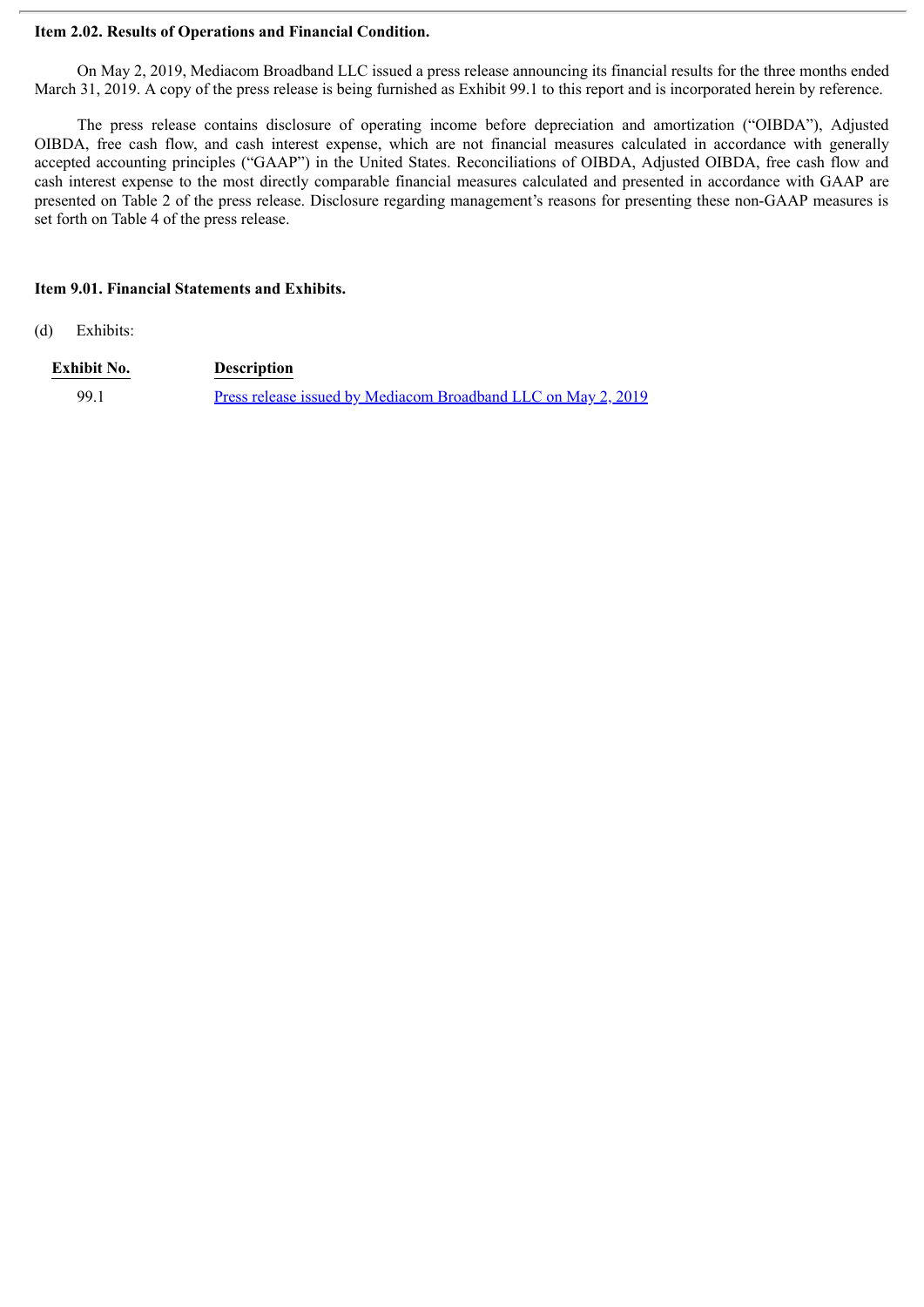# **SIGNATURES**

Pursuant to the requirements of the Securities Exchange Act of 1934, the Registrant has duly caused this report to be signed on its behalf by the undersigned hereunto duly authorized.

Dated: May 2, 2019

# **Mediacom Broadband LLC**

By: /s/ Mark E. Stephan

Mark E. Stephan Executive Vice President and Chief Financial Officer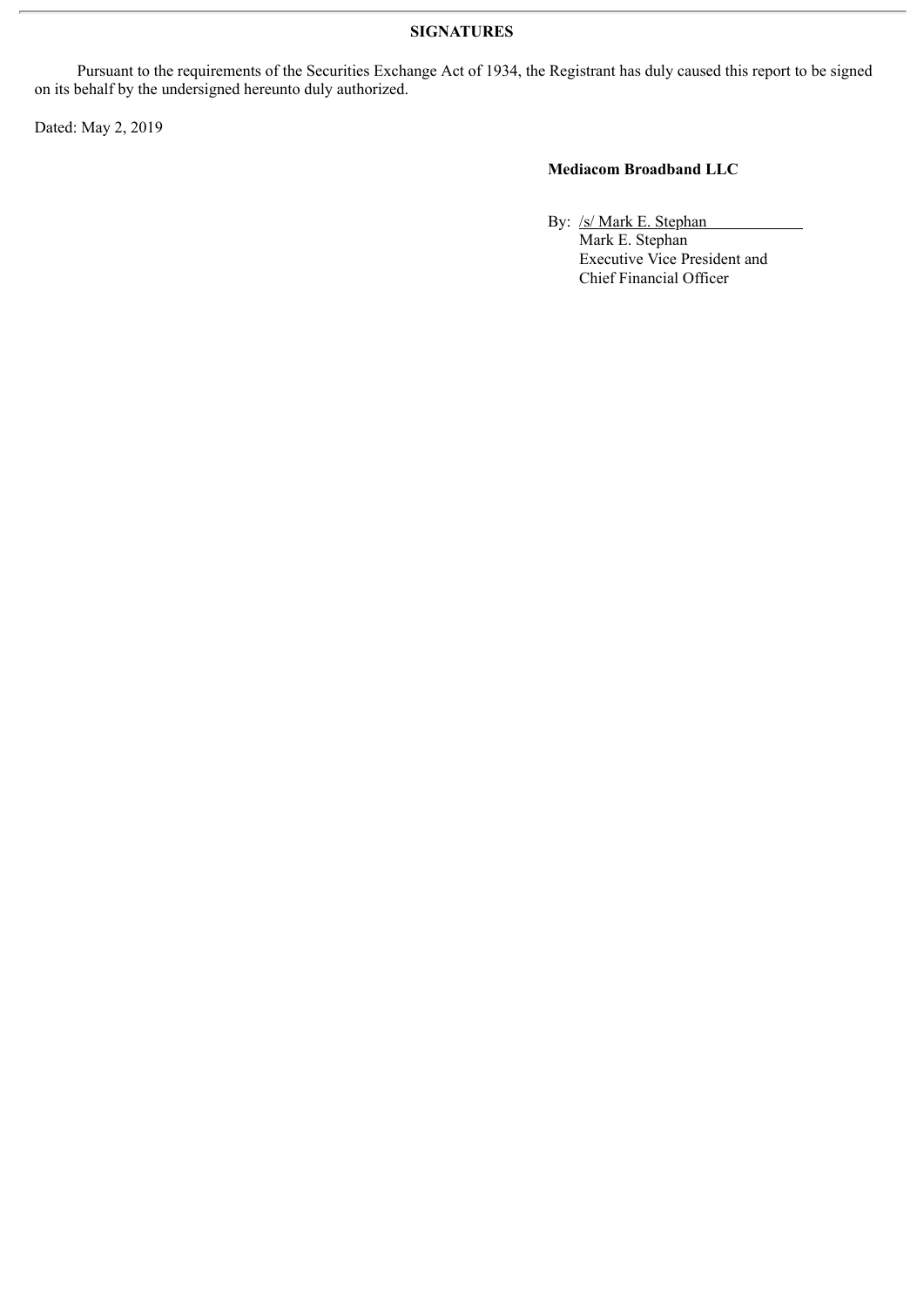<span id="page-3-0"></span>

# **Mediacom Broadband LLC Reports Results for First Quarter 2019**

**Mediacom Park, NY – May 2, 2019** – MEDIACOM BROADBAND LLC, a wholly-owned subsidiary of Mediacom Communications Corporation, today reported unaudited financial and operating highlights for the three months ended March 31, 2019.

### **Mediacom Broadband LLC Results for First Quarter 2019\***

- Revenues were \$279.3 million, reflecting a 3.5% increase from the prior year period
- Operating income was \$73.5 million, reflecting a 12.3% increase from the prior year period
- Adjusted operating income before depreciation and amortization ("Adjusted OIBDA") was \$109.9 million, reflecting an 6.8% increase from the prior year period
- Net cash flows provided by operating activities were \$89.9 million, compared to \$82.2 million in the prior year period
- Free cash flow of \$55.8 million, compared to \$37.6 million in the prior year period

### **About Mediacom**

Mediacom Communications Corporation is the 5th largest cable operator in the United States and the leading gigabit broadband provider to smaller markets primarily in the Midwest and Southeast. Through its fiber-rich network, Mediacom provides high-speed data, video and phone services to nearly 1.4 million households and businesses across 22 states. The company delivers scalable broadband solutions to commercial and public sector customers of all sizes through Mediacom Business, and sells advertising and production services under the OnMedia brand. More information about Mediacom is available at www.mediacomcable.com.

*Contacts:*

*Investor Relations Media Relations* Jack P. Griffin Thomas J. Larsen Group Vice President, Corporate Finance (845) 443-2654 (845) 443-2754

Senior Vice President, Government and Public Relations

\* Adjusted OIBDA and free cash flow are defined under "Use of Non-GAAP Financial Measures" in Table 4 and are reconciled to operating income and net cash flows provided by operating activities, respectively, in Table 2.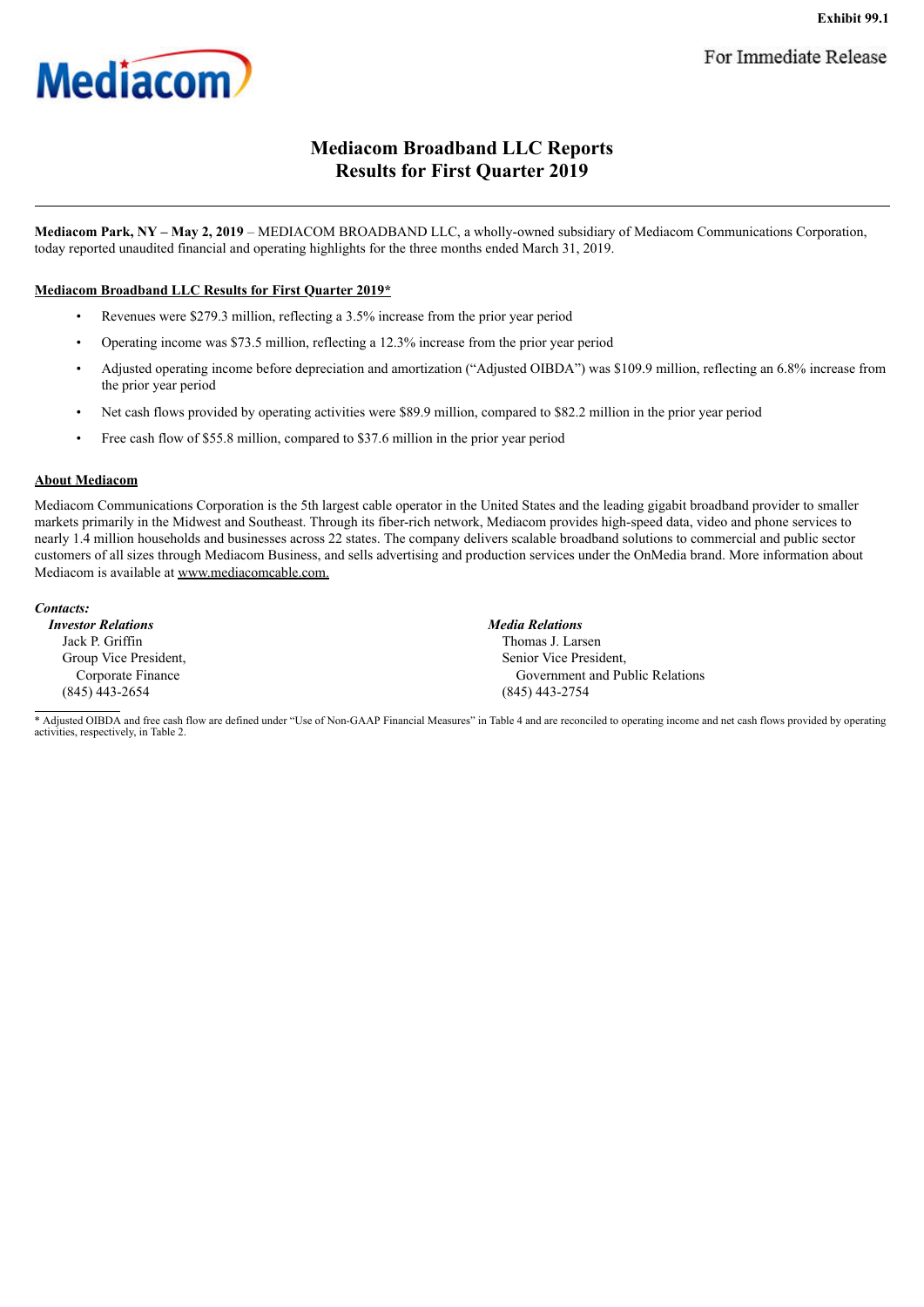### **TABLE 1\* Mediacom Broadband LLC Selected Financial and Operating Data (Dollars in thousands, except per unit data) (Unaudited)**

|                               |              | <b>Three Months Ended</b><br>March 31, |    |            |             |  |
|-------------------------------|--------------|----------------------------------------|----|------------|-------------|--|
| High-speed data ("HSD")       |              | 2019                                   |    | 2018       | YoY% Change |  |
|                               | $\mathbf{s}$ | 109,436                                | \$ | 97,501     | $12.2\%$    |  |
| Video                         |              | 103,195                                |    | 107,672    | $(4.2\%)$   |  |
| Phone                         |              | 15,918                                 |    | 15,149     | $5.1\%$     |  |
| Business services             |              | 42,350                                 |    | 40,153     | $5.5\%$     |  |
| Advertising                   |              | 8,355                                  |    | 9,206      | $(9.2\%)$   |  |
| <b>Total revenues</b>         | S            | 279,254                                | \$ | 269,681    | 3.5%        |  |
| Service costs                 |              | (115,399)                              |    | (113, 042) | 2.1%        |  |
| SG&A expenses                 |              | (47,512)                               |    | (47,708)   | $(0.4\%)$   |  |
| Management fees               |              | (6,600)                                |    | (6,000)    | $10.0\%$    |  |
| OIBDA (a)                     | S            | 109,743                                | \$ | 102,931    | $6.6\%$     |  |
| Deferred compensation         |              | 204                                    |    |            |             |  |
| Adjusted OIBDA (a)            | S            | 109,947                                | \$ | 102,931    | $6.8\%$     |  |
| Cash interest expense (a)     |              | (13,087)                               |    | (15,966)   | $(18.0\%)$  |  |
| Capital expenditures          |              | (36, 554)                              |    | (44,889)   | $(18.6\%)$  |  |
| Dividend to preferred members |              | (4,500)                                |    | (4,500)    |             |  |
| Free cash flow (a)            |              | 55,806                                 | \$ | 37,576     | 48.5%       |  |
| Adjusted OIBDA margin (b)     |              | 39.4%                                  |    | 38.2%      |             |  |

|                                         |                       | <b>March 31, 2019</b> |                       | <b>March 31, 2018</b> | YoY% Change |
|-----------------------------------------|-----------------------|-----------------------|-----------------------|-----------------------|-------------|
| <b>HSD</b> customers                    |                       | 713,000               |                       | 679,000               | $5.0\%$     |
| Video customers                         |                       | 422,000               | 453,000               |                       | $(6.8\%)$   |
| Phone customers                         |                       | 342,000               |                       | 323,000               | $5.9\%$     |
| Primary service units ("PSUs")          |                       | 1,477,000             |                       | 1,455,000             | 1.5%        |
| HSD customer increases                  |                       | 14,000                |                       | 11,000                |             |
| Video customer declines                 |                       | (6,000)               |                       | (2,000)               |             |
| Phone customer increases                |                       | 3,000                 |                       | 11,000                |             |
| <b>Quarterly PSU increases</b>          |                       | 11,000                |                       | 20,000                |             |
| Customer relationships (c)              |                       | 759,000               |                       | 756,000               | $0.4\%$     |
| Average total monthly revenue per:      |                       |                       |                       |                       |             |
| $PSU$ (d)                               | \$                    | 63.26                 | \$                    | 62.21                 | 1.7%        |
| Customer relationship (e)               | \$                    | 123.13                | \$                    | 118.99                | 3.5%        |
|                                         | <b>March 31, 2019</b> |                       | <b>March 31, 2018</b> |                       |             |
| Bank credit facility                    | \$                    | 1,019,250             | \$                    | 1,039,750             |             |
| $5\frac{1}{2}\%$ senior notes due 2021  |                       | 200,000               |                       | 200,000               |             |
| $63\frac{1}{8}\%$ senior notes due 2023 |                       |                       |                       | 300,000               |             |
| Total debt (f)                          | S                     | 1,219,250             | \$                    | 1,539,750             |             |
| Cash                                    |                       | (133,886)             |                       | (170,970)             |             |
| Net debt (f)                            | S                     | 1,085,364             | \$                    | 1,368,780             |             |
| Net leverage ratio (g)                  |                       | 2.47x                 |                       | 3.32x                 |             |
| Interest coverage ratio (h)             |                       | 8.40x                 |                       | 6.45x                 |             |

\* See Table 2 for reconciliations of Adjusted OIBDA to operating income, cash interest expense to interest expense, net, and free cash flow to net cash flows from operating activities, and<br>Table 4 for information regarding

Page 2 of 5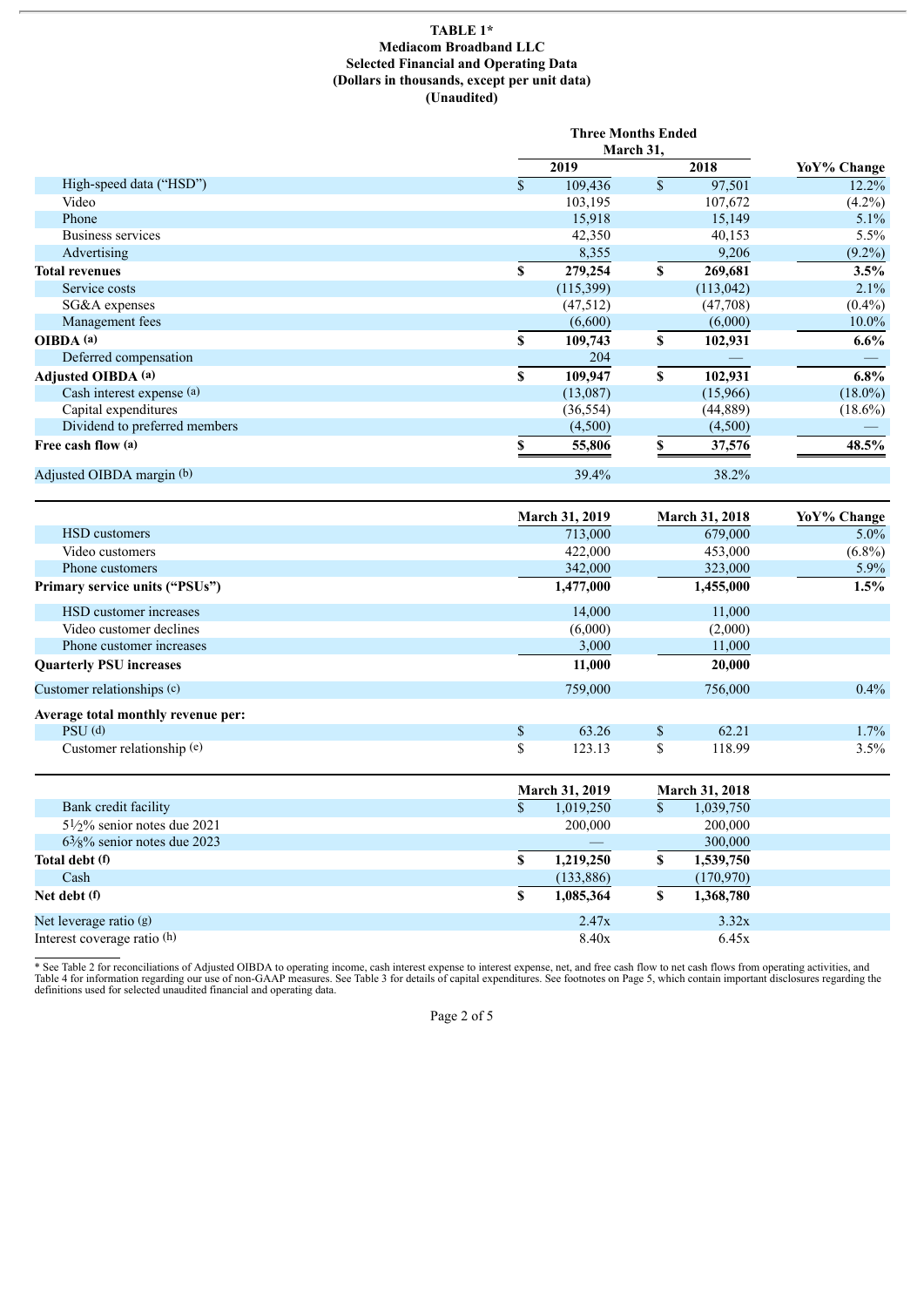### **TABLE 2 Mediacom Broadband LLC Reconciliation of Non-GAAP Measures (Dollars in thousands) (Unaudited)**

|                                                 | <b>Three Months Ended</b> |    |           |  |
|-------------------------------------------------|---------------------------|----|-----------|--|
|                                                 | March 31,                 |    |           |  |
|                                                 | 2019                      |    | 2018      |  |
| Net cash flows provided by operating activities | 89,862                    | \$ | 82,184    |  |
| Capital expenditures                            | (36, 554)                 |    | (44, 889) |  |
| Dividend to preferred members                   | (4,500)                   |    | (4,500)   |  |
| Other expense, net                              | 304                       |    | 321       |  |
| Changes in assets and liabilities, net          | 6,694                     |    | 4,460     |  |
| Free cash flow                                  | 55,806                    |    | 37,576    |  |
| <b>Operating income</b>                         | \$<br>73,538              | \$ | 65,495    |  |
| Depreciation and amortization                   | 36,205                    |    | 37,436    |  |
| OIBDA(a)                                        | \$<br>109,743             | S  | 102,931   |  |
| Deferred compensation                           | 204                       |    |           |  |
| <b>Adjusted OIBDA (a)</b>                       | 109,947                   |    | 102,931   |  |
| Interest expense, net                           | \$<br>14,117              | \$ | 17,133    |  |
| Amortization of deferred financing costs        | (1,030)                   |    | (1,167)   |  |
| Cash interest expense                           | \$<br>13,087              | \$ | 15,966    |  |

## **TABLE 3 Mediacom Broadband LLC Capital Expenditures (Dollars in thousands) (Unaudited)**

|                                   | <b>Three Months Ended</b> |        |      |        |  |
|-----------------------------------|---------------------------|--------|------|--------|--|
|                                   | March 31,                 |        |      |        |  |
|                                   | 2019                      |        | 2018 |        |  |
| Customer premise equipment        |                           | 17,956 | D.   | 20,925 |  |
| Enterprise networks               |                           | 1,808  |      | 1,700  |  |
| Scalable infrastructure           |                           | 5,196  |      | 13,315 |  |
| Line extensions                   |                           | 2,787  |      | 2,035  |  |
| Upgrade / rebuild                 |                           | 5,985  |      | 4,356  |  |
| Support capital                   |                           | 2,822  |      | 2,558  |  |
| <b>Total capital expenditures</b> |                           | 36,554 |      | 44,889 |  |

\* See footnotes on Page 5, which contain important disclosures regarding the definitions used for selected unaudited financial and operating data.

Page 3 of 5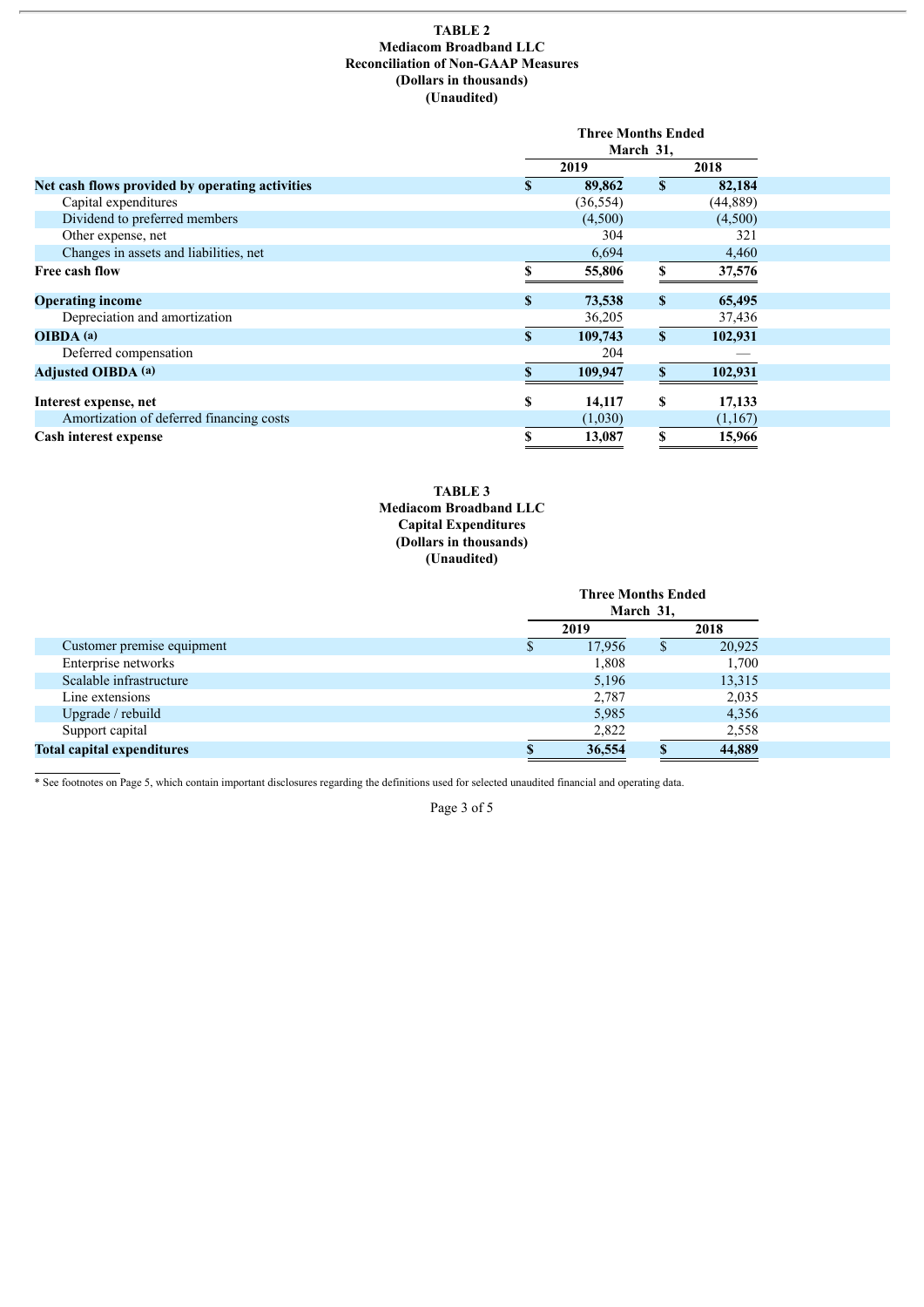#### **TABLE 4 Use of Non-GAAP Financial Measures**

"OIBDA,", "Adjusted OIBDA", "cash interest expense," "free cash flow" and "net debt" are not financial measures calculated in accordance with generally accepted accounting principles ("GAAP") in the United States. We define OIBDA as operating income before depreciation and amortization and Adjusted OIBDA as OIBDA excluding deferred compensation. We define cash interest expense as interest expense, net, less amortization of deferred financing costs. We define free cash flow as Adjusted OIBDA less capital expenditures, cash interest expense and dividends to preferred members. We define net debt as total debt less cash and cash equivalents.

OIBDA and Adjusted OIBDA are some of the primary measures used by management to evaluate our performance and to forecast future results. We believe OIBDA and Adjusted OIBDA are useful for investors because it enables them to assess our performance in a manner similar to the methods used by management, and provide measures that can be used to analyze our value and evaluate our performance compared to other companies in the cable industry. A limitation of OIBDA and Adjusted OIBDA, however, is that it excludes depreciation and amortization, which represents the periodic costs of certain capitalized tangible and intangible assets used in generating revenues in our business. Management utilizes a separate process to budget, measure and evaluate capital expenditures. In addition, Adjusted OIBDA also has the limitation of not reflecting the effect of our deferred compensation. OIBDA and Adjusted OIBDA may not be comparable to similarly titled measures used by other companies, which may have different depreciation and amortization policies, and are key components in our covenant calculations.

Free cash flow is used by management to evaluate our ability to repay debt and facilitate the growth of our business with internally generated funds. A limitation of free cash flow, however, is that it may be affected by the timing of our capital spending. We believe free cash flow is useful for investors as it provides an additional measure that can be used to analyze our value and evaluate our performance compared to other companies in the cable industry. Free cash flow may not be comparable to similarly titled measures reported by other companies.

OIBDA, Adjusted OIBDA and free cash flow should not be regarded as alternatives to operating income or net income as indicators of operating performance, or to the statement of cash flows as measures of liquidity, nor should they be considered in isolation or as substitutes for financial measures prepared in accordance with GAAP. We believe that operating income is the most directly comparable GAAP financial measure to OIBDA and Adjusted OIBDA and that net cash flows provided by operating activities is the most directly comparable GAAP financial measure to free cash flow.

Cash interest expense excludes the amortization of financing costs which were paid upon the financing of the relevant debt. We believe cash interest expense is useful for investors because it enables them to assess our cost of debt for the current period without including the amortization of financing costs that were previously paid. We believe interest expense, net, is the most directly comparable GAAP financial measure to cash interest expense.

Net debt is used as an alternative to total debt for comparison purposes under certain circumstances in which we have greater than usual levels of cash. On April 15, 2019, we completed the redemption of \$150.0 million principal amount outstanding of our 5½% senior notes due 2021 (the "5½% Notes") at an aggregate redemption price of \$150.0 million, which was funded in part by \$117.9 million of excess cash. On April 2, 2018, we completed the redemption of all of our outstanding 63/8% senior notes due 2023 at an aggregate redemption price of \$309.6 million, which was funded in part by \$158.0 million of excess cash. Due to timing of the transactions, we temporarily had greater than usual levels of cash as of both March 31, 2019 and 2018, and therefore we believe net debt to be a more appropriate comparative measure for periods where excess cash is held for the purpose of retiring debt.

For reconciliations of OIBDA, cash interest expense and free cash flow to their most directly comparable GAAP financial measures, see Table 2.

Page 4 of 5